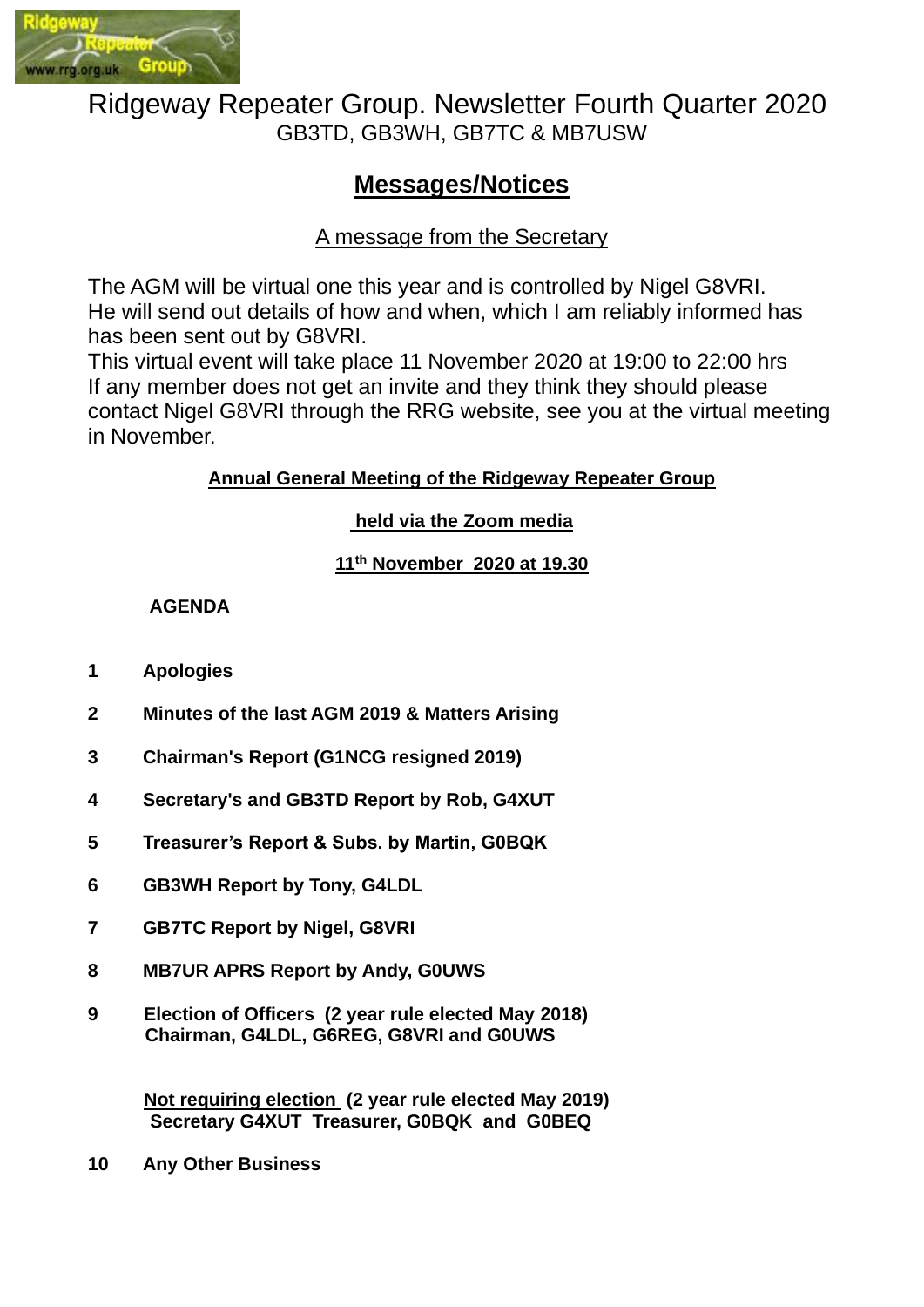### Ramblings by Your Scribe.

I have recently had to upgrade my computer that is used to drive my SDR radio a Flex-1500 which I do like very much and have used for a few years now. First lets deal with the computer, I found a secondhand one on the internet of course, from a company "IT4Reuse" which I thought why not as it is recycling used computers. (doing my bit to help save the planet I thought). The cost was quite minimal and suited my budget but had just one small omission it didn't have a hardrive, which I thought no sweat as I have at least one hardisk in my junk pile that would do the job nicely. Another small flaw in my plan the computer had only got SATA interfaces and my drive was IDE which I thought dam and blast need a new plan so after a wee bit of head scratching it came to me why not use the old out of the computer I was replacing, which is what I did only to find that the inside of the new computer needed to be cleaned as it had dust on it's dust. I vacuumed as much of the dust as I could and using an unused paintbrush to dislodge any of the clinging dust, and have now cleaned up the inside of the computer. I now went onto installing an operating system (Windows 7) I know it going out of support but it's one I've got in my stock pile of operating systems and it still works okay for everything I need with my SDR, so went ahead and loaded it. Everything okay so far I thought, well I started to load the required programs PowerSDR 2.7 had a bit of fun try to get this to load until someone reminded me that I needed to tell the computer to run it as 'Administrator' silly boy of course well thats what went through my head anyway, I had to do the same with the other programs that I needed as I wanted to run this as my data station so that meant I had to load Virtual serial port software and Virtual Audio leads software and of course a data program WSJT-X. With these all loaded it was not just a matter of setting up the needed virtual serial ports two were needed one for CAT control and one for PTT control. Then the two audio links were installed and to my surprise they went in first time and setup very easily as this was one thing my previous computer didn't like and had to use external connections for incoming and outgoing audio. So now I had achieved what I have been trying to do from the first time I setup the SDR on my previous computer, one usb connection from SDR box to the computer much more tidy and I'm pleased to say that the SDR seems to perform better than expected as it is pulling in a lot more stations than previously from all over the world on 20Mtrs, I'm on FT8 as that appears to be the best so far, and don't forget this is all being received on my home built loop antenna which performs better than I could have hoped as I'm limited on what I can put up outside. (Will leave the external antenna for another article as it is still in the planning stages.) I will say that I've been offered another computer much more powerful than the one I have at the moment and also some extra RAM for the current computer which I'm sure I can spin out another article for your indulgence.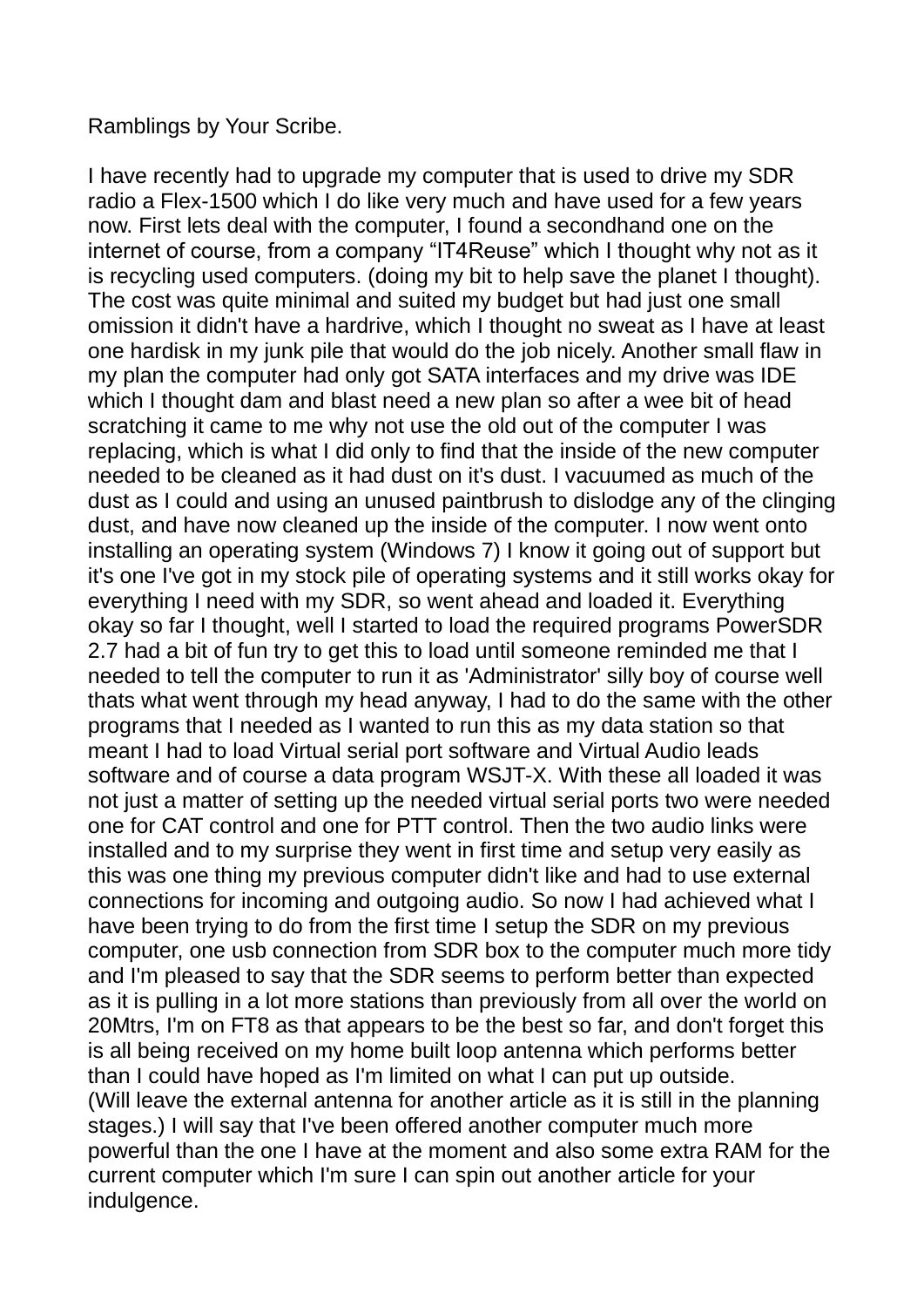Here is a list of what I installed to get my radio up and running.

- 1. PowerSDR 2.7 (Yes I have a copy of the updated PowerSDR 2.8)
- 2. WSJT-X it's a data program thats been around for a while and seems to do the job very well.
- 3. Grid Tracker for logging and lots more as I'm still getting to grips with this program.
- 4. Office and it's components not essential but useful in it's own right.
- 5. IOBit uninstaller this is very useful as it will remove all files from programs not just the part of the program in the programs folder but registry entries aswell as any other bits lurking around.

6. VspManager this is a virtual serial port progam put together by Steve Nance K5FR checkout his website for further details.

7. VB Cable – This is virtual audio cables as I needed two of them for in and out audio, you can get this but it comes as two packages for cable A & B it doesn't sit in the programs folder only on the device manager for audio and does a lot more than I need but is very good.

I don't think I've forgotten anything but you never know I might have with my memory not being what it was.

I would like to hear from any of our members that have been foraging this year, as I have found it's been a bumper for the headgerow foragers.

I collected Blackberries, Elderberries, Sloe's and some Rhubarb supplied by our Secretary which will be ready for Christmas. I have Blackberry wine, Two lots of Elderberry wine and Sloe Vodka on the go. The thing that I've been sad about is the amount of apples that are growing wild and I don't have room to be able to use them so will keep an eye open for them next year. Happy foraging.

One last item please check the last page.